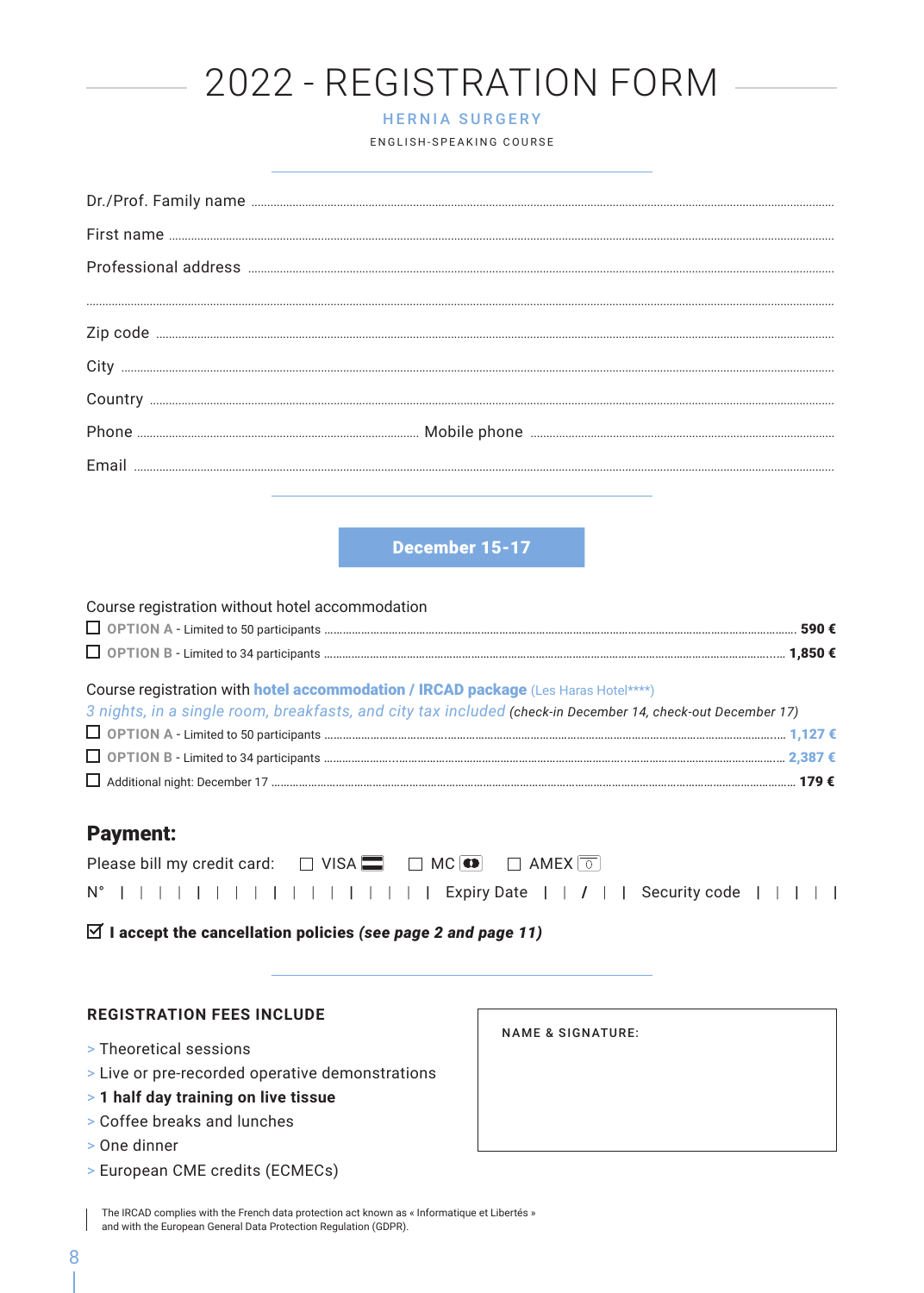

# **IRCAD: INNOVATION & EXCELLENCE FOR SURGERY**

The IRCAD offers an exceptional training facility, welcoming over 7,200 surgeons from all surgical specialties every year. It is considered one of the leading surgical education providers in the world in the field of minimally invasive surgery. With the world's top experts, the perfect mix between theoretical sessions and hands-on practice, and the latest generation of robots, the IRCAD experience will answer all your needs.

### **FULL IMMERSION IN HERNIA SURGERY**

Technology is having an increasing impact on the future of surgery. Robotics, patient-specific 3D preoperative simulation, intraoperative augmented imaging, advanced flexible endoscopic operative platforms and tools, precise multimodal treatments, and evidence-based medicine represent the modern cornerstone of personalized surgery.

The course covers a wide spectrum of techniques and approaches specific to the management of inguinal, ventral, and complex abdominal wall hernia conditions. This 3-day course includes live surgery, lectures, and hands-on training on live tissue.

The IRCAD new-generation model of international education and hands-on training epitomizes the absolute best way of learning modern surgery in a safe, cost-effective, and most enjoyable way. Top surgeons from the world over openly share their expertise through live surgery, educational videos, and lectures, both online and on-site.

### COURSE CANCELLATION POLICY

Should you wish to cancel or postpone your registration, please notify us by email at: cancellation@ircad.fr. Please note that no refund or postponement will be considered for any cancellation received less than 6 weeks before the course starts, even if Visa application has been denied.

Please check our website to see the specific cancellation policy due to the COVID-19 sanitary situation.